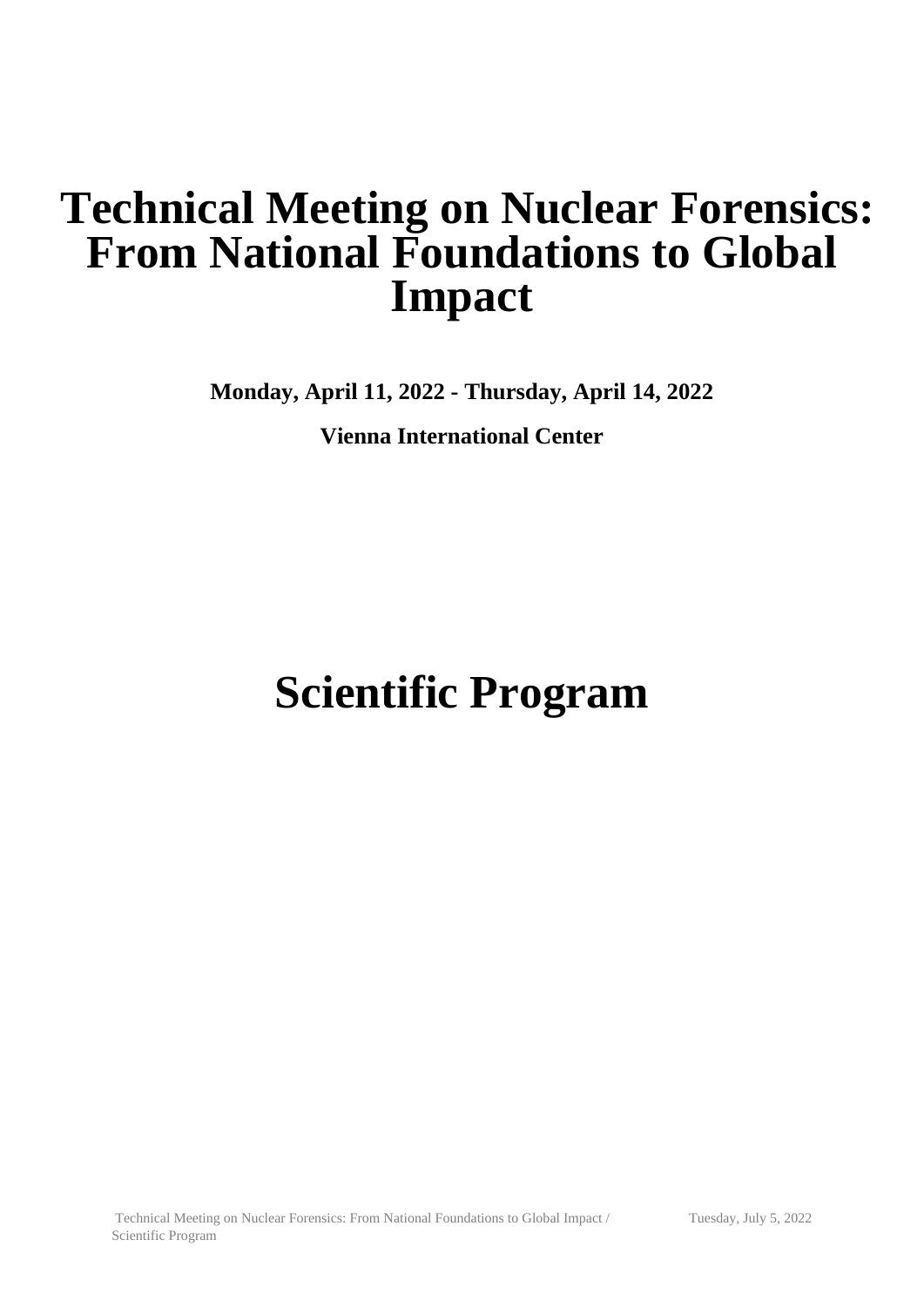### **1. Nuclear Forensics Capability Building: Initiation and Sustainability**

**1.1 Lessons Learned and New Virtual Initiatives for Nuclear Forensics Capacity Building considering the pandemic**

**1.2 New Technologies, R&D and Signature Research in Nuclear Forensics**

**1.3 Newcomers in Nuclear Forensics: Minimum Technical and Scientific Required Capabilities**

**1.4 Case Studies on Nuclear Forensics Capacity Building in Member States**

### **2. Nuclear Forensics Human Resource Development and Sustainability**

**2.1 Integration of Nuclear Forensics in a National Response Framework**

**2.2 Good Practices in Establishing a Nuclear Forensics Legal Framework**

**2.3 Application of Self-Assessment Tools for Assessing a National Nuclear Forensics Capability**

**2.4 Benefits and Considerations in Establishing a National Nuclear Forensics Library**

### **3. Nuclear Forensics Sustainability and Cooperation**